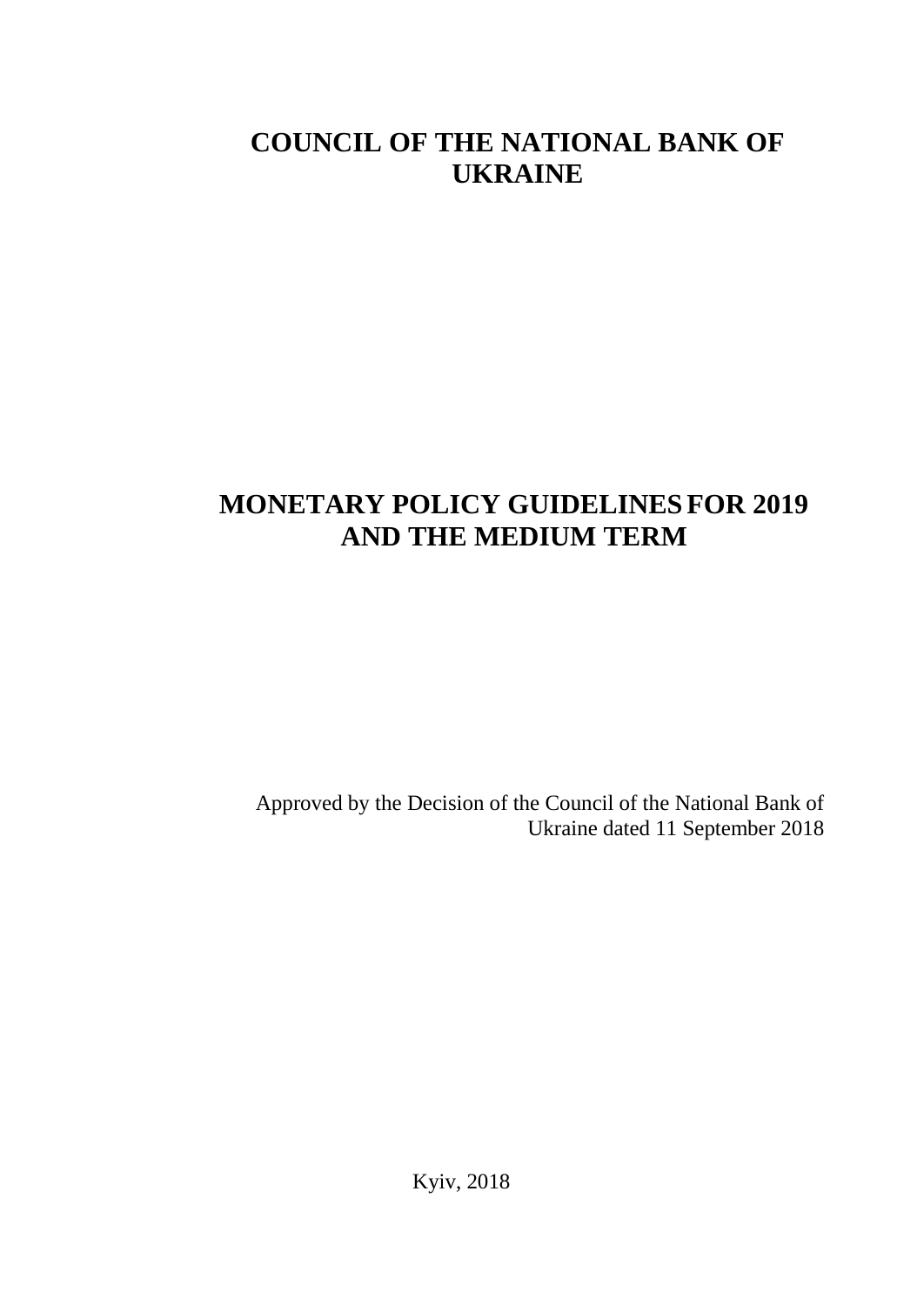#### **Introduction**

The Monetary Policy Guidelines for 2019 and the Medium Term (hereinafter– the MP Guidelines) were prepared by the Council of the National Bank of Ukraine (hereinafter – the NBU Council) in pursuance of Article 100 of the *Constitution of Ukraine* and Articles 8, 9 and 24 of the Law of Ukraine *On the National Bank of Ukraine*.

The essential characteristics, goals, principles, and instruments of monetary policy of the National Bank of Ukraine (hereinafter – the NBU) and the directions of their development are identified in the NBU Monetary Policy Strategy, which was prepared and approved by the NBU Council (hereinafter – the Strategy).

The Strategy lays the groundwork for the MP Guidelines, which provide a detailed description of the features of the implementation of monetary policy in a specific year and in the medium term, including the macroeconomic context.

The MP Guidelines outline the specifics of the implementation of monetary policy in 2019 and in the two years that follow.

In fulfilling its primary function under Article 99 of the *Constitution of Ukraine* and Article 6 of the Law of Ukraine *On the National Bank of Ukraine* – which is to ensure the stability of the Ukrainian currency unit – the NBU in its monetary policy will continue to prioritize the pursuit and maintenance of price stability in the country. The NBU's second most important monetary policy goal is to promote financial stability, including the stability of the banking system, as long as doing so does not hinder the achievement and maintenance of price stability. The third NBU's goal is to facilitate sustainable economic growth and to support the economic policies of the Cabinet of Ministers of Ukraine – unless these efforts conflict with the top two goals. Article 1 of the Law of Ukraine *On the National Bank of Ukraine* defines price stability as the preservation of the national currency's purchasing power through the maintenance, in the medium term (spanning three to five years), of low and stable rates of inflation, as measured by the Consumer Price Index. To achieve and maintain price stability, the NBU implements the monetary regime of inflation targeting, as price stability is best suited to ensuring sustainable GDP growth and eliminates the prerequisites for unpredictable and subjectively motivated decisions regarding changes in monetary policy.

The Strategy sets a medium-term quantitative inflation target of 5%.

The key policy rate is the main instrument of monetary policy.

The NBU will continue to adhere to a floating exchange rate regime, meaning that its monetary policy will not seek to set a certain exchange rate level or exchange rate band. However, the NBU may conduct FX interventions in order to:

accumulate international reserves

smooth excessive hryvnia exchange rate volatility that is not driven by changes in fundamentals

support the transmission of the key policy rate as the main monetary policy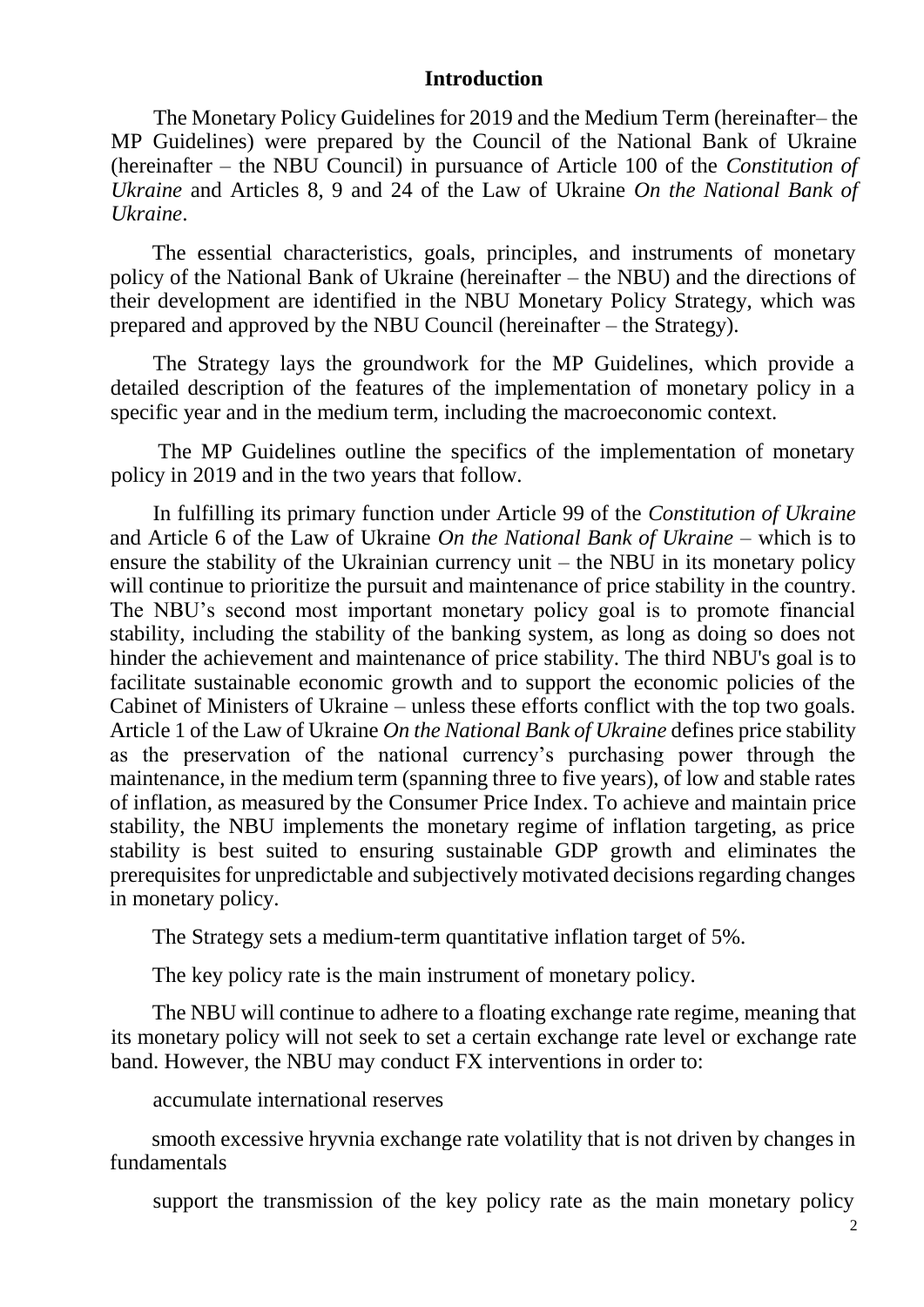instrument.

Because ensuring sustainable economic development in Ukraine is impossible without making progress in implementing reforms, the NBU will make every effort, jointly with the government, to continue to reform the economy and the financial system, including through cooperation with the IMF and other international financial institutions.

Under the *Constitution of Ukraine* and the Law of Ukraine *On the National Bank of Ukraine*, the NBU Council oversees the conduct of monetary policy and analyzes its impact on socioeconomic development. At its core, this oversight involves analysis of whether prior monetary policy decisions were in line with attaining the identified targets given existing risks at the time the decisions were taken, evaluation of the quality of underlying assumptions and macroeconomic forecasts – including inflation forecasts. On the basis of this analysis, the NBU Council draws up proposals to alter monetary policy if it deems this necessary.

#### **1. Monetary Policy Implementation in 2019 and the Medium Term**

#### **1.1. External Macroeconomic Environment**

Throughout 2018, the world economy has grown rapidly, matching its average pre-crisis growth performance. Both developed and emerging markets across major regions are reporting high economic growth rates. In line with this trend, many economies, including the United States – the world's largest – are registering significantly lower unemployment rates. The accelerating rise in global trade and investment is continuing to underpin the rapid global expansion. Inflation rates in developed countries are gradually increasing from their lows, but are still short of central bank targets.

However, the global economic outlook appears less optimistic in the medium term compared to the current performance, both for the developed economies and for most countries exporting raw material and manufactured goods. For the former, the less upbeat outlook is due to the rapidly rising share of the retirement-age population, and the slow growth of total factor productivity.

Furthermore, inflation in developed economies is expected to accelerate, prompting the appropriate monetary policy normalization – mainly by winding down quantitative easing amid near-zero interest rates. The Federal Reserve is expected both to raise interest rates further, and to gradually reduce its balance sheet. In a similar move, the ECB plans to phase out its quantitative easing program by the end of 2018 and raise interest rates.

These developments would dent investor demand for risky financial assets and hence bring about tighter financial conditions for emerging markets. Amid the US dollar strengthening, pressure on these countries' financial markets had already intensified in H1 2018, making the countries with a high level of external vulnerability – such as Argentina, Turkey and a number of others – most affected. Overall, however, emerging markets are currently better positioned to withstand financial pressure than they were before either the Asian crisis of the late 1990s or the global financial crisis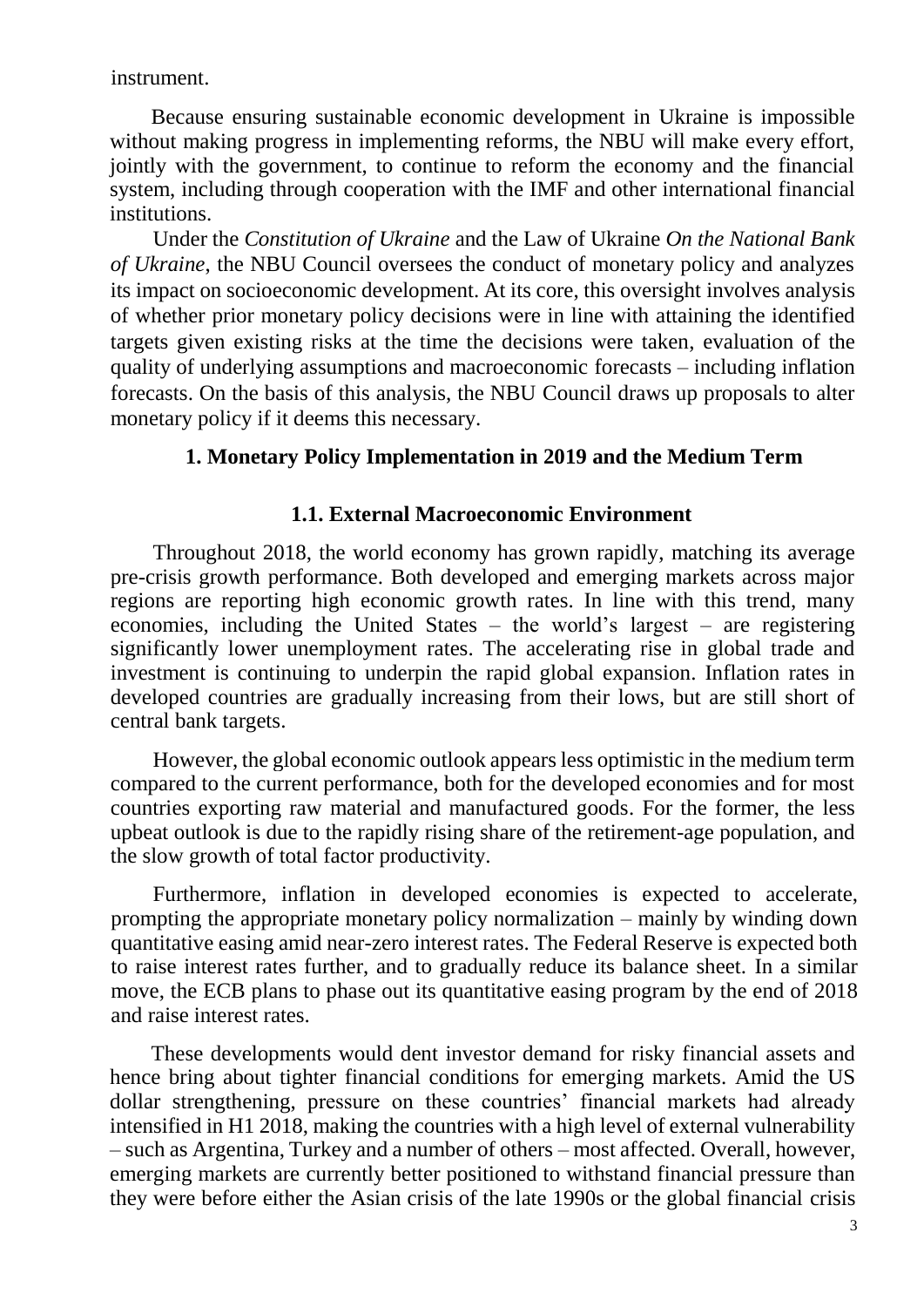of 2007–2008. They now have larger international reserves and lower current account deficits, use more flexible exchange rate regimes, and are equipped with more systemic macroprudential instruments in their policy arsenals. Having adopted a floating exchange rate regime with price stability as a nominal anchor, Ukraine can be counted among these economies. Unfortunately, the slow progress of structural reforms eroded the country's ability to speed up growth after the 2014-2015 crisis. As a result, Ukraine still relies heavily on international investors, including the IMF, for financial assistance to close financial gaps and reduce its external-debt-to-GDP ratio in the coming years.

The global economic expansion will bolster prices on the international commodity markets, potentially boosting Ukrainian exports. Supported by robust international demand, including from the machine-building sector, prices for ferrous metals are expected to remain high, while global grain prices are projected to gradually increase as the growth of global consumption accelerates. Despite steadily growing demand, oil prices will likely fluctuate around the current level as OPEC+ members ramp up production and the United States extracts more shale oil. At the same time, a heavy burden of corporate debt, incurred during the period of low interest rates, poses a serious risk to the emerging markets, and so the onset of tighter financial conditions may put a serious drag on the indebted economies.

On the other hand, the global economy's recent exposure to increasing risks may cause it to diverge from the described above scenario of sustainable growth in the medium term if these risks materialize. These risks include:

**rising protectionism in certain countries**, causing a corresponding reduction in global trade and the shelving of investment projects

**more rapid growth of interest rates** in **developed economies**, including due to the acceleration in inflation, which could trigger, among other things, a tightening in financial conditions for emerging markets and more significant and unanticipated commodity price volatility

#### **geopolitical conflicts**, **trade wars**, etc.

If they materialize, these risks could affect global demand and set in motion an intensifying correction of financial conditions and commodity prices. Such a correction could be unevenly spaced out over time, generating additional exchange rate fluctuations in emerging markets.

#### **1.2. Domestic Macroeconomic Environment**

Ukraine's economic growth is expected to accelerate to 3-4% in real terms over the next three years. The rate of growth will mainly depend on the conditions on the external commodity markets, and the speed of Ukraine's structural reforms. While private consumption will remain the main contributor to economic growth, companies are also expected to step up their investment activities. Investment will continue to be driven largely by the need to upgrade production facilities and to obtain certification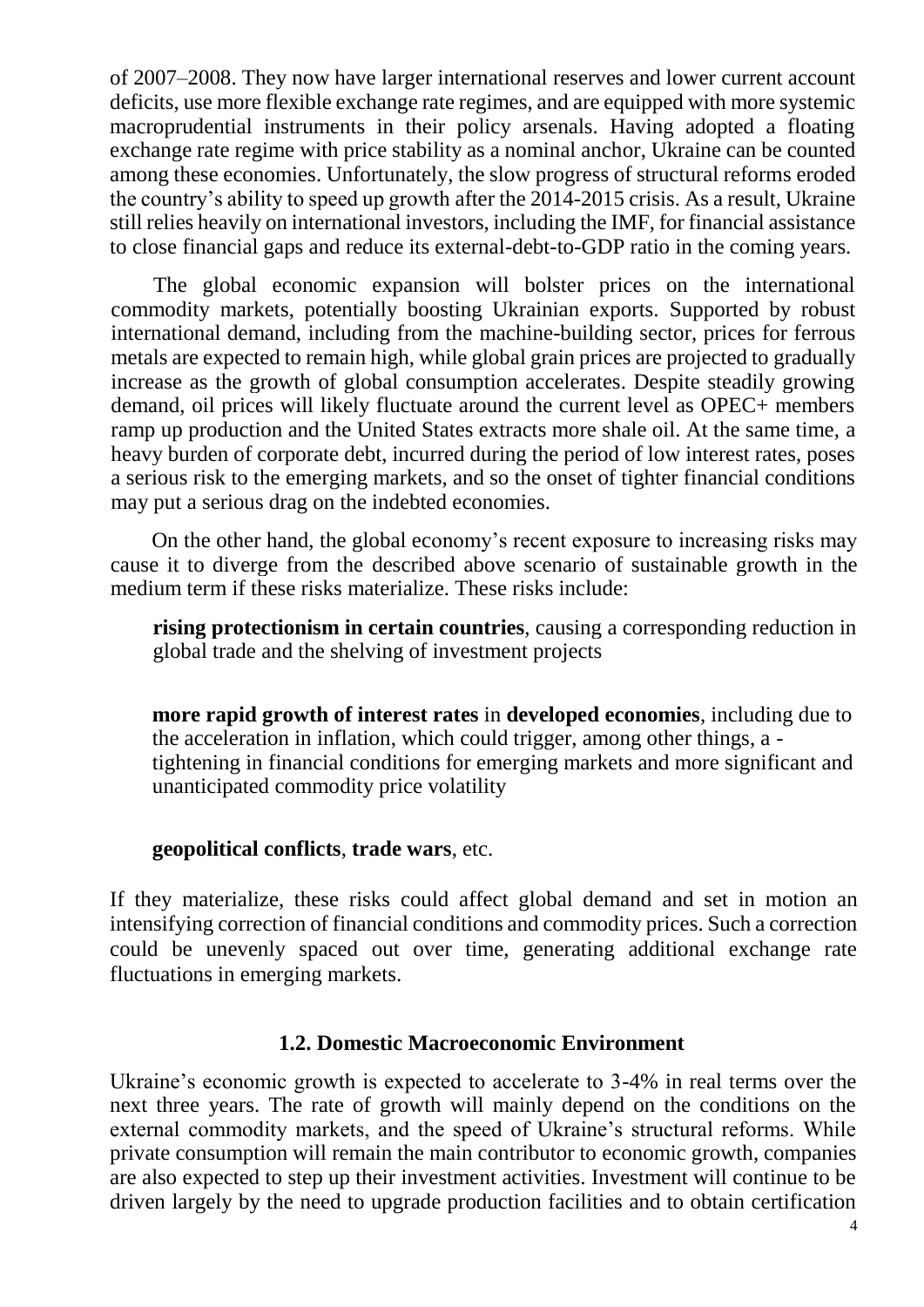for products in order to gain greater access to the European market, as well as by gradual cuts in interest rates.

A change in labor migration intensity will be another important contributor to Ukraine's economic growth. On the one hand, the increased employment of Ukrainians abroad is pushing up their income and current FX receipts into the country, which is benefitting the current account balance of payments and the exchange rate performance. On the other hand, an expansion in migration will constrain the supply of labor within the country and put pressure on wages, reducing the price competitiveness of domestic companies.

Outflows of highly skilled workers to other countries will diminish labor productivity both in the high-tech industries and in other areas, such as education, healthcare, and services.

The NBU's macroeconomic forecast is based on rather conservative assumptions regarding the pace of structural reforms. However, faster progress in implementing the structural reforms that have been designated as structural benchmarks in the IMFsupported program will significantly boost investment and Ukraine's economic growth potential. Conversely, stalled structural reforms will adversely affect Ukraine's business climate and depress investment in Ukraine.

Meanwhile, the repayment of public debt, which will peak in the coming years, will be a drag on economic growth.

Given stronger consumer demand and buoyant investment activity, and provided that structural reforms speed up, the recovery in economic activity is expected to lead to a current account deficit of around 2-3% of GDP in 2019 – 2020. A widening in the external trade deficit could be offset by a further increase in transfers. In turn, financial account inflows will cover the current account deficit. In particular, the Ukrainian government is expected to actively borrow from official lenders, and on the international capital markets. As a result, international reserves will remain at a level sufficient to cover three months of future imports, and to enable Ukraine to meet its obligations, and for the Ukrainian government and the NBU to perform their current operations.

The forecast expects that inflation will gradually slow from its current high readings to its medium-term target of 5% by the end of 2019. The underlying assumptions of this forecast are continued prudent monetary and fiscal policies, the increased supply of food amid slower growth in import prices.

### **2. Risks**

There are certain risks that could considerably alter the outlined macroeconomic scenario. The most significant ones are:

**An escalation of the military conflict in eastern Ukraine.** The situation in eastern Ukraine remains the most significant source of uncertainty. Any escalation of the conflict could worsen expectations and have negative social and economic implications.

**Shipping problems through the Black Sea and the Sea of Azov.** This could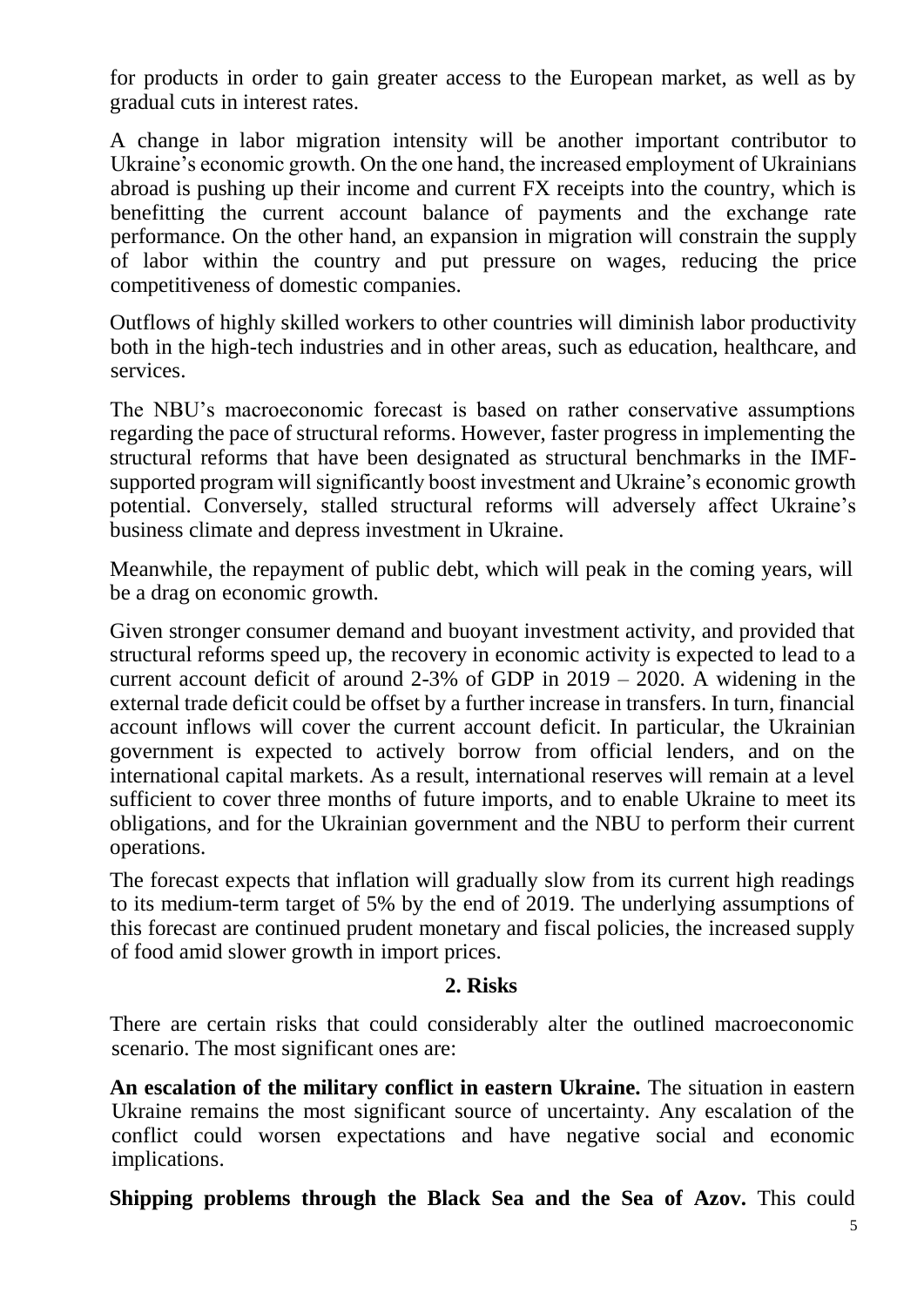significantly dampen exports of ferrous metals and agricultural products from eastern and southern Ukraine.

**Delays in structural reforms.** The pace of structural reforms, which are required to maintain macrofinancial stability, remains a major source of uncertainly. In particular, the pace could be slowed by the failure to implement legislation required to launch an anti-corruption court, speed up privatization, create the land market and establish a market mechanism for setting gas prices. Any delays in structural reforms could restrict Ukraine's access to the international capital markets at a time when large repayments of external debt are to be made, in 2019 – 2020. In particular, the 2019 presidential and parliamentary elections could increase this risk.

**Labor migration.** Labor migration is a major internal risk under the baseline forecast scenario. A further rapid outflow of workforce from Ukraine will continue to exacerbate the existing mismatch in the Ukrainian labor market, which could be accompanied by higher labor costs and rising inflation along with a decline in growth potential.

**The global economy cyclical downswing.** Considering that growth rates in many countries will remain above trend in 2018–2019, the global economy is likely to overheat and gradually move into recession. Other potential factors of recession include the risk of escalating trade wars, which could significantly depress business activity on the main commodity markets. Multiple trade standoffs could slow global trade, which has the potential to dramatically alter the overall landscape of the global economy. These factors could also increase the risk of a drop in global commodity prices, a shrinking of Ukrainian exports, and a decline in FX proceeds.

**Capital outflows from developing countries.** One of the potential triggers of these developments could be an overly rapid shift to tighter monetary policy by the countries that shape global monetary policy. As a result, Ukraine and other emerging markets could be hit by capital flight. In this case, the central banks of these countries would have to respond by raising interest rates.

**A drop in gas transit volumes through Ukraine.** The volume of gas transit through Ukraine remains a major source of uncertainty, as pipelines bypassing the country are being built to deliver gas to Europe and West Asia. In this light, beginning in 2020, Ukraine could see a dramatic decline in the volume of gas transit through its pipelines, which could worsen its current account and weigh on the hryvnia exchange rate.

**Negative demographic trends** are expected to push up budgetary spending, which will require steps to increase budget revenues and readjust fiscal policy.

### **3. The Specifics of 2019 Monetary Policy**

The NBU is currently at the first stage of implementing inflation targeting. This stage is characterized by disinflation – a gradual decrease in inflation to its optimal target level. At this first stage, the NBU makes significant efforts to achieve the inflation targets set out in these M P Guidelines, and to establish the necessary conditions for the proper functioning of this monetary framework.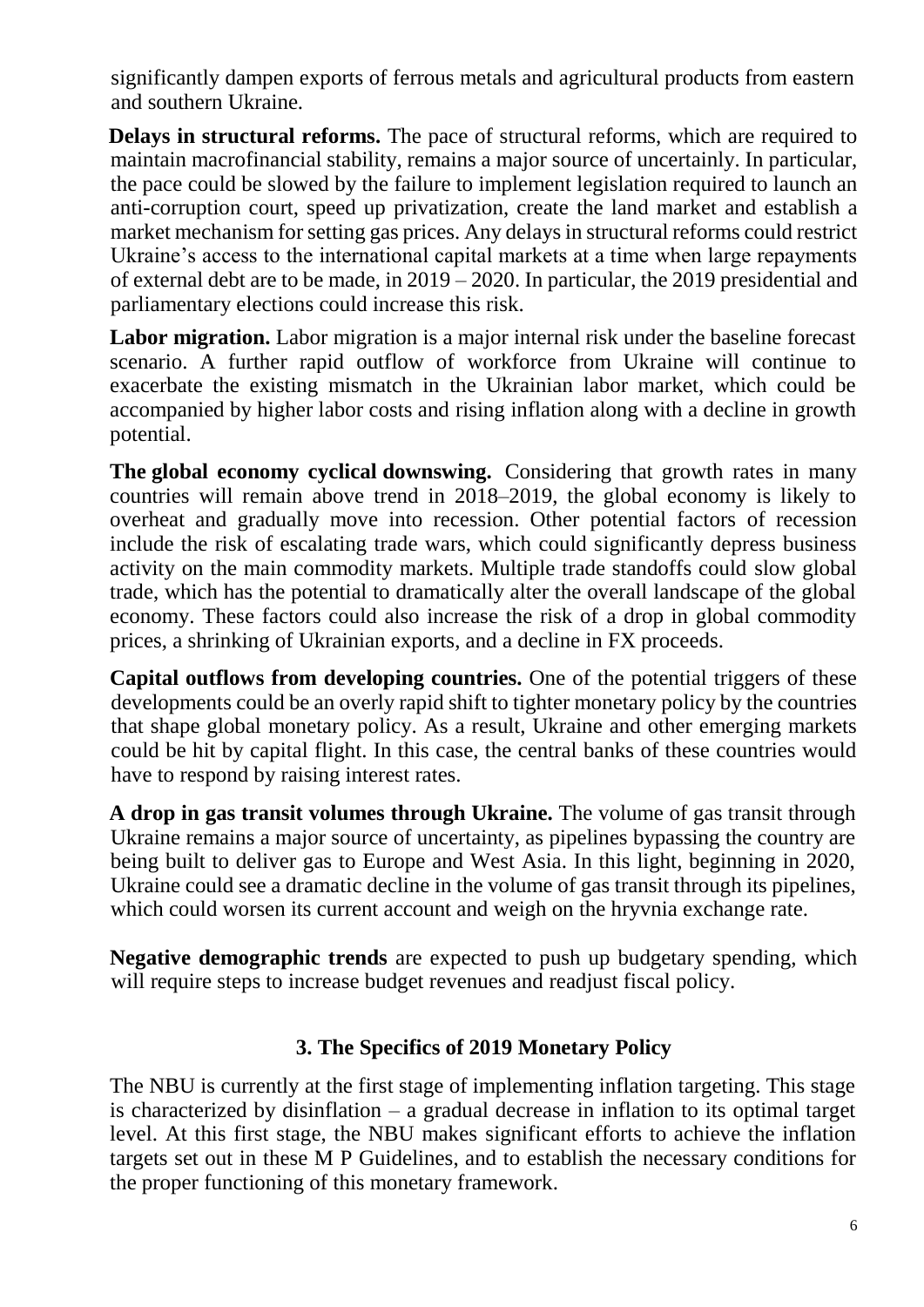Among other things, the NBU will focus on:

boosting support from the public and the Ukrainian government with regard to achieving price stability under the inflation targeting regime

enhancing the role of the inflation target as a nominal anchor of monetary policy

upgrading the monetary policy toolkit further

strengthening analytical support for monetary policy decision-making, particularly in terms of enhancement of modeling tools and conducting research

improving the functioning of financial markets and the post-crisis recovery of the banking system, aimed at strengthening the monetary transmission mechanism

within its mandate, delivering the conditions required to decrease credit risks, and strengthening other incentives for bank lending to the real sector

increasing the transparency of monetary policy and improving communication with the general public in order to effectively manage economic agents' expectations.

The assumed quarterly trajectory for the annual CPI inflation to achieve the relevant quantitative inflation targets is the following:

- March 2019:  $5.75\% \pm 2$  pp
- June 2019:  $5.5\% \pm 2$  pp
- September 2019:  $5.25\% \pm 2$  pp Starting December 2019:  $5\% \pm 1$  pp

The NBU's monetary policy in 2019 will be shaped by the need to bring inflation down to its target. If core inflation decreases steadily, the NBU will gradually ease its monetary policy by cutting the key policy rate, thus promoting economic growth. However, the higher cost of borrowing on the international capital markets due to interest rate increases by leading central banks could limit the NBU's ability to ease its monetary policy.

If the risks that could strengthen inflationary pressures and worsen expectations of economic agents materialize, the NBU will mainly rely on the key policy rate in order to bring inflation back to its medium-term target, and to improve expectations. The impact of the key policy rate on the financial market and the economy will be secured through carrying out the basic liquidity management operations that have the strongest impact on the money market. These will be conducted at the key policy rate (or at a rate close to the key policy rate in the case of conducting auction-type operations).

The achievement of the set inflation targets will help ensure stable economic growth. Furthermore, the policy of price stability also contributes to the strengthening of market competition, which creates impetus for investment and innovation activities. Price stability is a fundamental precondition for decreasing long-term interest rates, which will help expand lending to the real economy, lower the cost of capital in the economy, and decrease the total expenses of economic agents, thus reducing price pressures.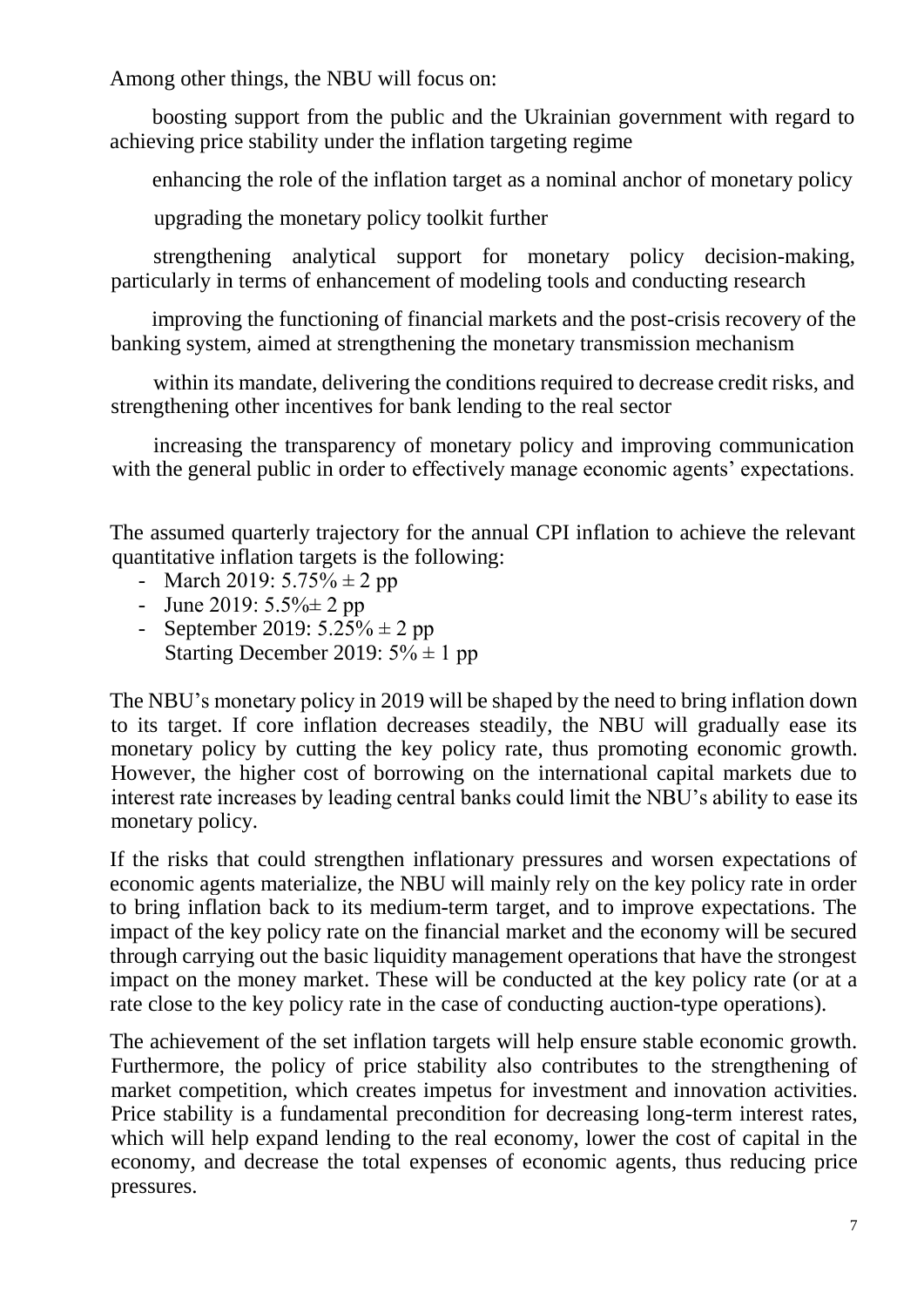Accelerating structural reforms and better coordination between monetary and fiscal policies will be important factors in supporting economic growth and bringing inflation back to its target.

The direction of the NBU's liquidity management operations in 2019 (predominant injections or absorption of liquidity) will depend on whether there is a structural liquidity deficit or surplus, helping maintain the impact of the key policy rate on interest rates in the economy. The NBU will maintain liquidity at a level sufficient to ensure the efficient operation of the banking system, and to provide lending support for economic growth. The NBU's foreign currency purchases to accumulate international reserves and transfers of the NBU's profit to the budget will be the main sources of the banking system's liquidity. The influence of these factors will be dampened by the government's redemptions of domestic government bonds held by the NBU.

If the liquidity surplus persists, sterilization operations will be the main liquidity management operations. If demand for cash rises and/or the government buys foreign currency to repay external debt, the banking system may move to a structural deficit. Under these circumstances, the NBU will focus largely on liquidity provision operations.

The NBU will remain committed to avoiding any type of fiscal dominance over monetary policy, and will not provide direct or indirect support to budgetary spending. In this light, the volume of government securities held by the NBU is expected to fall, given their planned gradual redemptions. At the same time, coordinating monetary and fiscal policies, including the issue of more even distribution of fund disbursements from the single treasury account over the year, the government`s policy of borrowing and setting administrated prices will enable the NBU to perform its main functions effectively, as set forth in the Law of Ukraine *On the National Bank of Ukraine*.

The NBU will also use interventions as an additional instrument for smoothing out exchange rate fluctuations and balancing the FX market. The NBU will remain committed to the floating exchange rate regime, and will not counteract the fundamental exchange rate trends. As the FX market evolves, the NBU will gradually decrease its presence on the market. However, it will continue to make efforts to prevent, or quickly respond to, any FX market turbulence.

In 2018 – 2019, the central bank will also implement the requirements of the new Law of Ukraine *On Currency and Currency Operations*. The enactment of this law is expected to enable the gradual liberalization of foreign exchange regulations. Meanwhile, the NBU will take all measures and employ all instruments to prevent risks to price and financial stability. That is why delivering sustainable economic growth and improving the welfare of the population requires addressing domestic structural imbalances, and making the domestic economy less vulnerable to external factors.

The NBU will also continue to promote coordination between monetary and fiscal policies.

Under the Law of Ukraine *On the National Bank of Ukraine*, the NBU Council